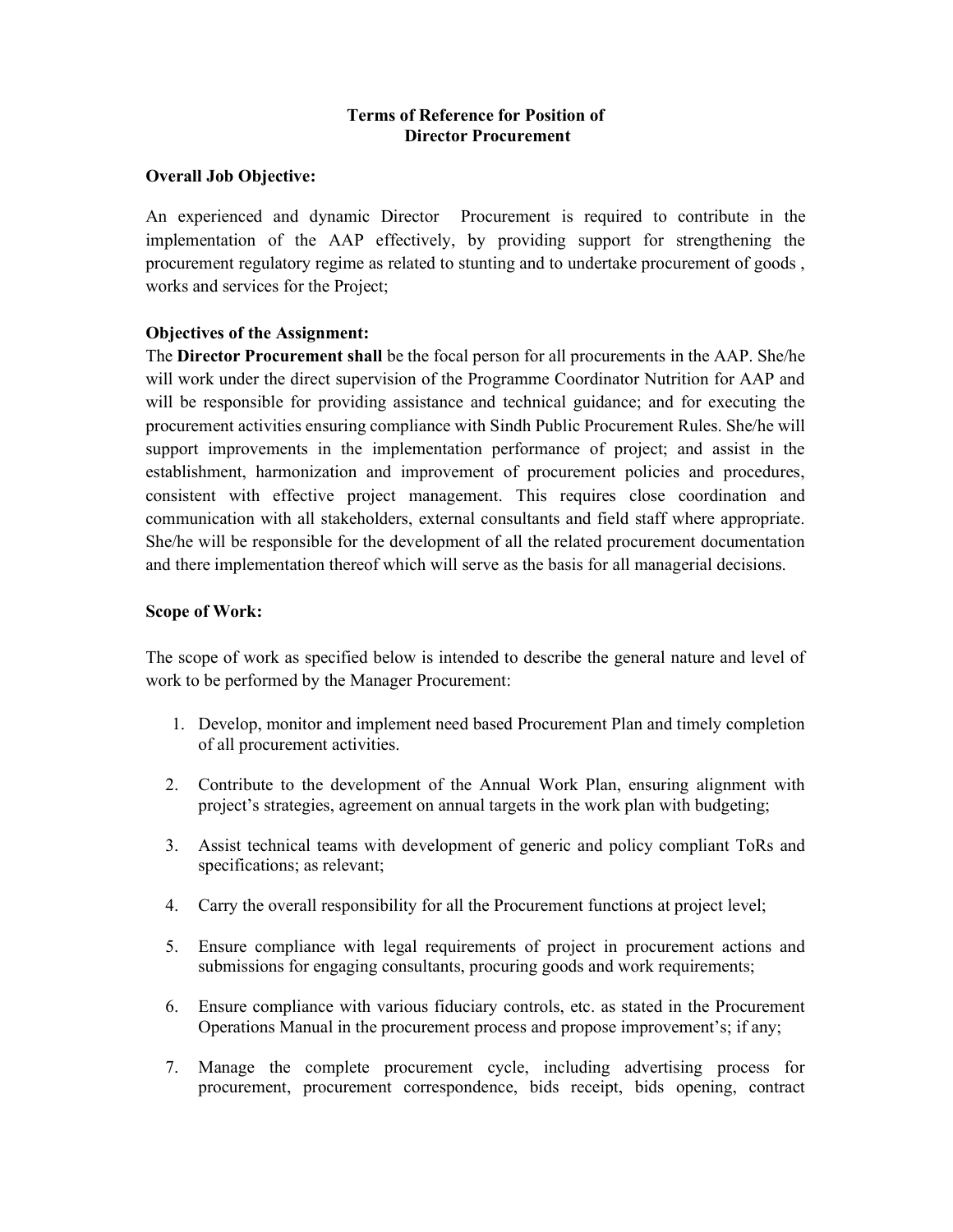negotiations, contract signings etc. in strict accordance with Sindh Public Procurements Rules;

- 8. Receive and review Purchase Request (PR) in accordance with the plan and budget and facilitate;
- 9. Maximize efficiency of procurement cycle by providing strategic expert advice and implementing necessary controls ensuring transparency cost effectiveness and soundness of all procurements carried out under the project;
- 10. Address all matters associated e.g. taxation, duties clearance; with support of financial management team
- 11. Design/ update and facilitate the management of the overall procurement and inventory management record and filing system;
- 12. Lead assignments involving moderate to high levels of risk with many variables, including those outside of own field of expertise in-line with the Project Design;
- 13. Comply with the monitoring system for procurement and ensure the completion of the procurement process according to the procurement plan besides the Contract Management adhering to the Contract Agreements/Supply Orders;
- 14. Assist various audits/ex-post review outfits in performance of their tasks by ensuring that procurement document is efficiently filed and provide complete track of procurement cycle;
- 15. Ensure adherence of the ongoing contract agreements/supply orders with all the defined conditionalities and processing of the payments after taking compliance report on deliverables from technical experts;
- 16. Provide assistance to the Programme coordinator in following areas related to his/her assignment:
	- a. Looking after the level of transparency in procurement process;
	- b. Dispute Resolution;
	- c. Reviewing the whole supply chain and identification of any gaps and their plugging measures;
	- d. Assessing and identifying the risks like institutional, political, organizational, procedural, etc. that may negatively affect the ability of the agency to carry out the procurement process;
	- e. Managing the process of procurement complaint resolution;
- 17. Respond adequately and timely to audit queries;
- 18. Oversee the preparation and revision of contracts that involve the purchase of goods and services, with support of relevant technical teams